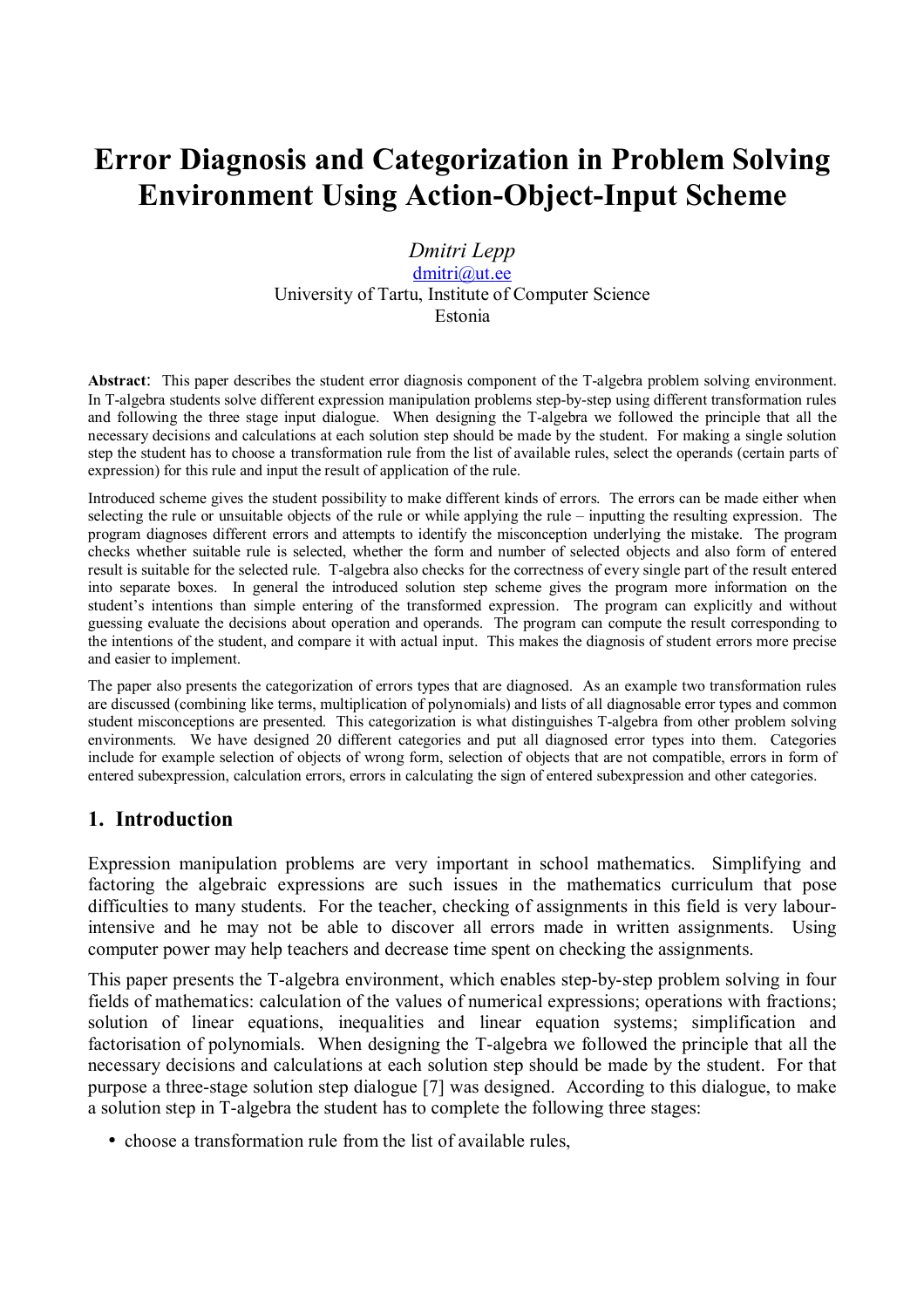- select the operands (certain parts of expression) for this rule,
- input the result of application of the rule.

The student is able to make mistakes at each of the mentioned stages of the single step: choose the rule that is not applicable, select improper operands for the rule or make a mistake in calculating the result, etc. The introduced solution step dialogue offers good possibilities for T-algebra to diagnose all these errors. The T-algebra environment uses a categorisation of common student mistakes, so that it may identify the cause of a particular error. The categorisation has resulted from an empirical study that involved both students and teachers. Some results of this study in respect of the topic of solving linear equations are published by Issakova [5]. In addition, this empirical study provided information about the types of problems to be included in the environment, as well as the rules and solution algorithms needed for solving such problems.

The architecture of T-algebra environment follows the main line of Intelligent Tutoring Systems (ITS) architectures. T-algebra includes four major functional components of ITS which, according to Wenger [12], are Domain knowledge, Student model, Pedagogical knowledge and Interface.

The domain representation of the T-algebra contains knowledge of solution algorithms that are taught at school for the problem types implemented. It also contains knowledge of transformation rules that can be used for problem solving  $-$  T-algebra is able to apply all the rules automatically (it has the knowledge required for selecting the right operands and calculating the right result of application of the rule). This gives the program the ability to check the students' solutions and perform error diagnoses. The program interface and the dialogue between the user and the environment were described by Issakova et al. [6].

In this article we mainly describe the error diagnosis and the student's model implemented in T-algebra. The second part of the article gives an overview of related work on student modelling in other similar problem solving environments. The third part describes the T-algebra environment, solution step dialogue and gives some examples of applications of the rules. The fourth part describes the error diagnosis in T-algebra, presents the categorisation of possible errors and describes principles of student modelling in T-algebra.

## **2. Related Work**

In many countries, the schools use computer algebra systems (Derive, Maple, MathCAD, StudyWorks etc.) to simplify the work with algebraic problems. These programs have not been specifically developed for educational purposes. For many types of school algebra problems, they do indeed enable a simple acquisition of an answer, but they are not designed for the situation in which the student solves problems, makes mistakes, requires feedback and advice, etc. Therefore, we are developing the T-algebra environment, where the student can do all the above. There are some similar systems that are worth mentioning such as Aplusix [8, 9], EPGY Felissa [11] and MathXpert [2]. In this section we highlight the difference of our approach in comparison with these systems.

Unlike T-algebra the Aplusix system does not collect any additional information on the student's intentions in making the solution steps. The student simply enters the next line expression, so the program is able to diagnose only the equivalence of the expressions. In the Aplusix program the student decides himself how many changes to make to the expression in one line before moving to the next line. Recently the authors of the Aplusix program were engaged in research devoted to student's modelling with a lattice of conceptions [9] which should help to diagnose student errors.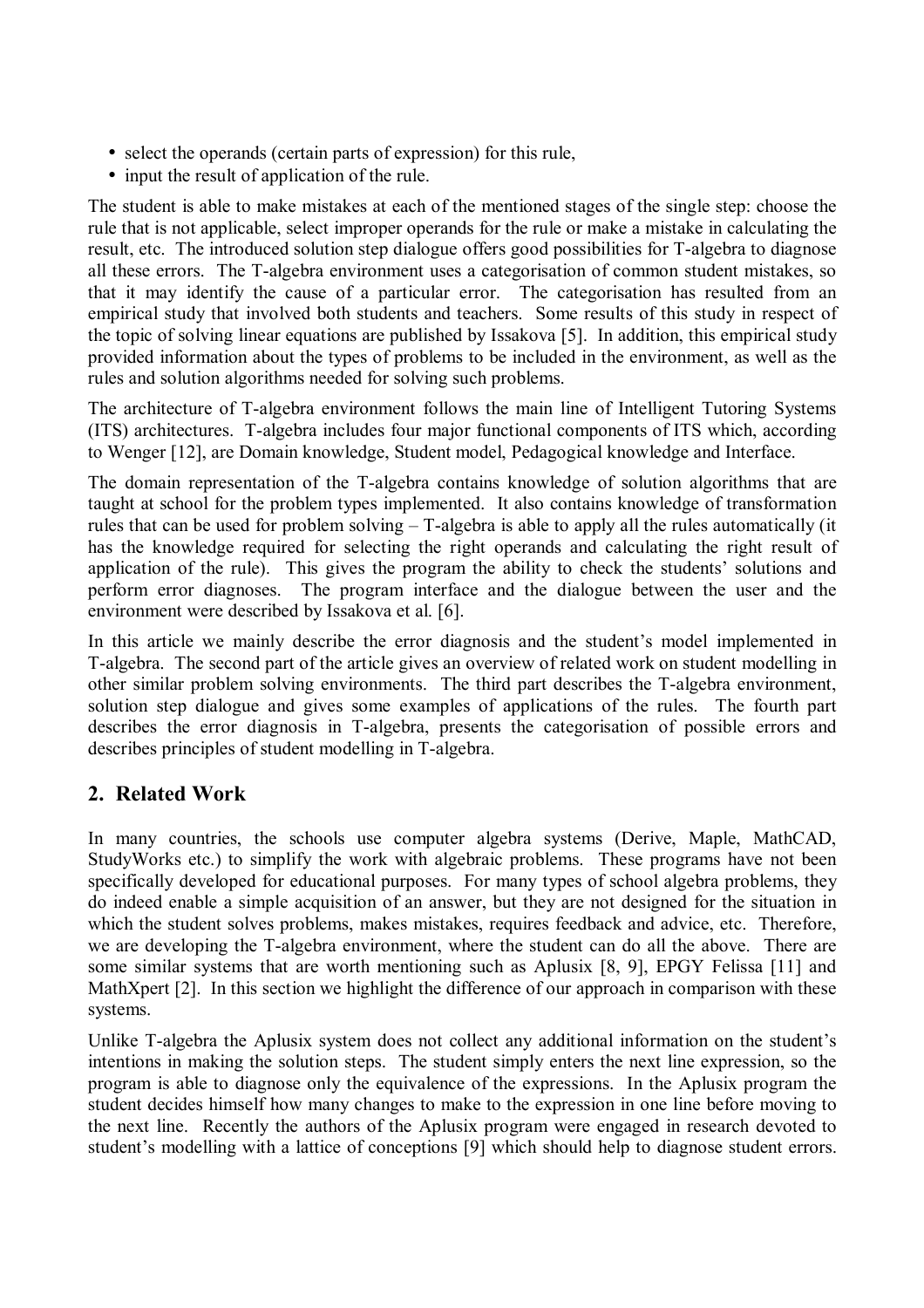Sets of correct and incorrect rules were designed and the heuristic search diagnosis algorithm implemented for the linear equation solving problems (which is also one of the topics in T-algebra).

The University of Stanford has developed extensive and interesting web-based courses for gifted students  $-$  EPGY (Education Program for Gifted Youth)  $-$  that also include modules for mathematics. The latter incorporate programs TPE (Theorem proof environment) and Felissa [11] enabling the construction of proofs and transformations by selecting necessary steps from the menu. Yet, these programs have been designed for advanced students, whose solutions need not be checked step-by-step. These programs do not provide a precise diagnosis of the errors.

The MathXpert system uses transformation by rules, but unlike in T-algebra the student does not have the possibility to make mistakes. When making a solution step the student selects the part of expression, the program offers a list of rules applicable to that selection and after the student has selected a rule the program automatically applies it. According to Beeson  $[2]$  "...the final design of MathXpert's user model emerged: it does not model any specific student, but rather an ideal student who is prepared to learn the selected topic". MathXpert still contains a user model  $-$  it tailors the output depending on the student's level (entered by the teacher).

## **3. Problem Solving in T-algebra**

In T-algebra students solve different algebraic problems step-by-step using transformation rules. Work in the T-algebra environment follows the same steps (rules) as the algorithms taught at school. However, unlike other rule-based environments T-algebra does not apply the selected rule automatically  $-$  the user has to enter the result of application of each rule. As mentioned in the introduction, each solution step in T-algebra consists of three stages: selection of the transformation rule, selection of operands and entering of the result of application of the rule. The introduced scheme gives the program more information on the student's intentions than simple entering of the transformed expression (like in Aplusix). This allows better diagnosis and program help.

Problem solving with the program is very similar to working with pencil and paper. Consider the following example: simplify the expression  $2xz-3x+z-2x-xz$ . When solving the problem on paper, the student would at first examine the expression and then decide to combine like terms. Then he would underline the like terms he wants to combine and write the resulting expression after the equality sign. The program follows principally the same scheme of action  $-$  the corresponding solution step consists of the following three stages:

- The student selects the rule of combining like terms from the list of available rules.
- The student marks (Fig. 3.1) all the monomials similar to x using the mouse and selection buttons  $-$  the program checks whether the selected parts of the expression are actually like terms and whether these terms can be combined.
- The program copies unchanged parts of the expression onto the next line and asks the student to enter the resulting monomial. After entering is confirmed the program checks whether the entered parts are correct and the whole expression is equivalent to the expression in previous line.



**Figure 3.1** Selection of objects for applying the rule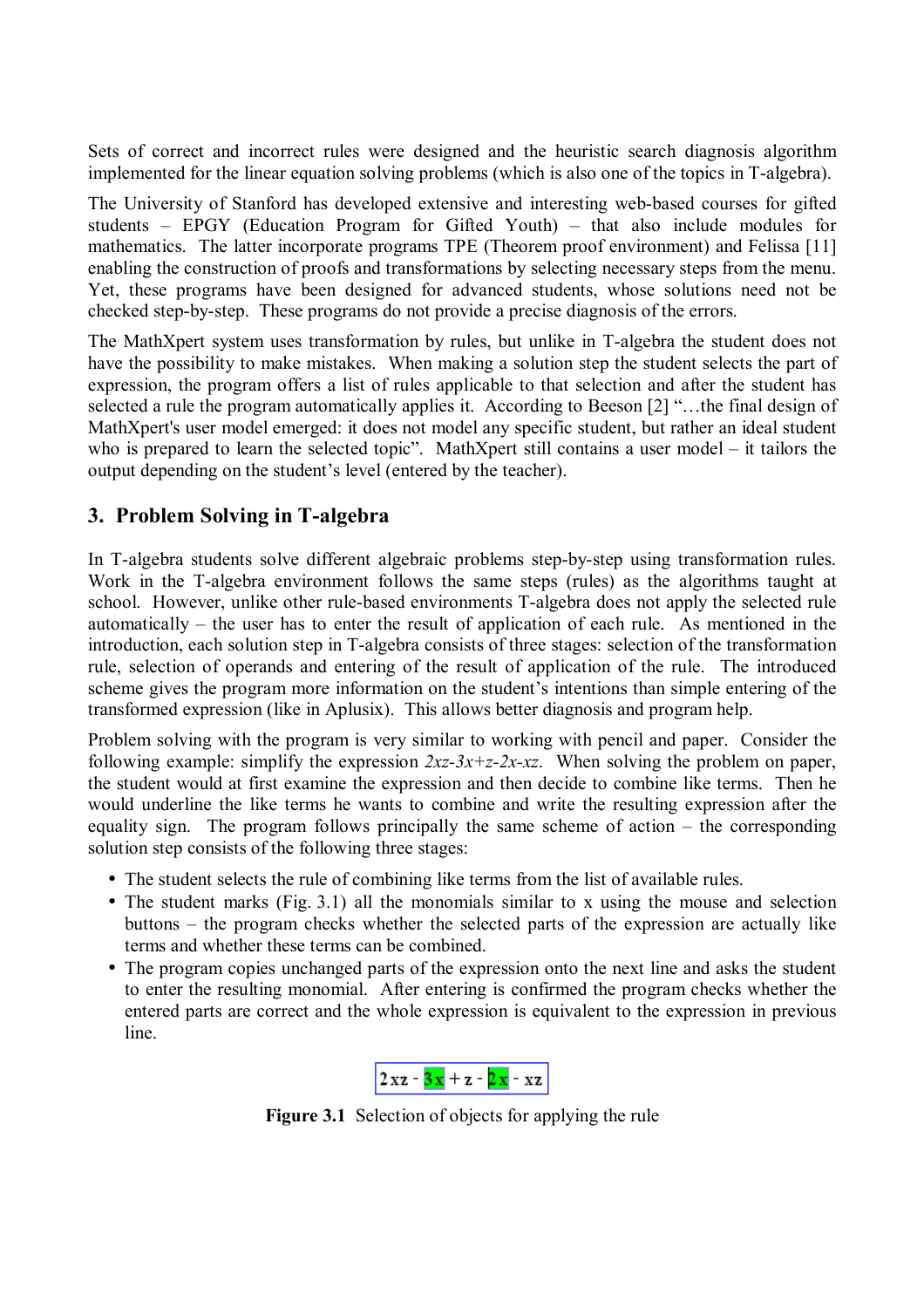The input stage can proceed in three different modes (Fig. 3.2, left to right): free input, structured input and partial input. Possible input in different boxes is constrained by the type of the box. In figure (Fig. 3.2) input boxes are filled with the correct results. When applying the rules the student has to enter the result of application of the selected rule only, without any other simplifications.



**Figure 3.2** Input stage in three different modes when applying the rule Combine like terms

The following example (Fig. 3.3) shows different stages of application of the rule Open parentheses to expression  $-3(2z-5)=4z-15$  in structured input mode.



**Figure 3.3** Three stages of the step

## **4. Error diagnosis and categorization in T-algebra**

Student modelling as the model of a learner represents the computer system's belief about the learner's knowledge. The student model is the essential component in individualized learning via an intelligent instructional system that is able to adapt to the learner. In T-algebra we use the student model to help the teacher in the assessment of student's knowledge, so according to the survey [3] the student model in T-algebra is evaluative.

When checking paper assignments the teacher looks through the student solutions to find all the mistakes made and the number of correctly solved problems. Then the teacher evaluates the mistakes and correct solutions and calculates the final grade. T-algebra uses the same approach. In the case an error is diagnosed T-algebra searches for a possible misconception that can lead to such an error.

T-algebra uses an expert-based student model – the student model is assumed to be a subset of the expert model. First, the expert domain is modelled as a set of correct rules – rules implemented in T-algebra. The learner is modelled as a subset of these correct rules, plus a set of incorrect rules (or actually a set of typical errors made when applying these rules).

We had to collect some background knowledge for building a student model system:

- The correct procedures, algorithms, transformation rules, concepts, principles and/or strategies of a domain (called the theory of that domain).
- The misconceptions held and other errors made by a population of students in the same domain (called the bug library [1]).

For that purpose we searched through the results of the related works and conducted our own surveys [4, 5, 10]. School textbooks were reviewed in order to find all the rules used for making solution steps and algorithms for solving the problems. The students' paper works were studied  $-$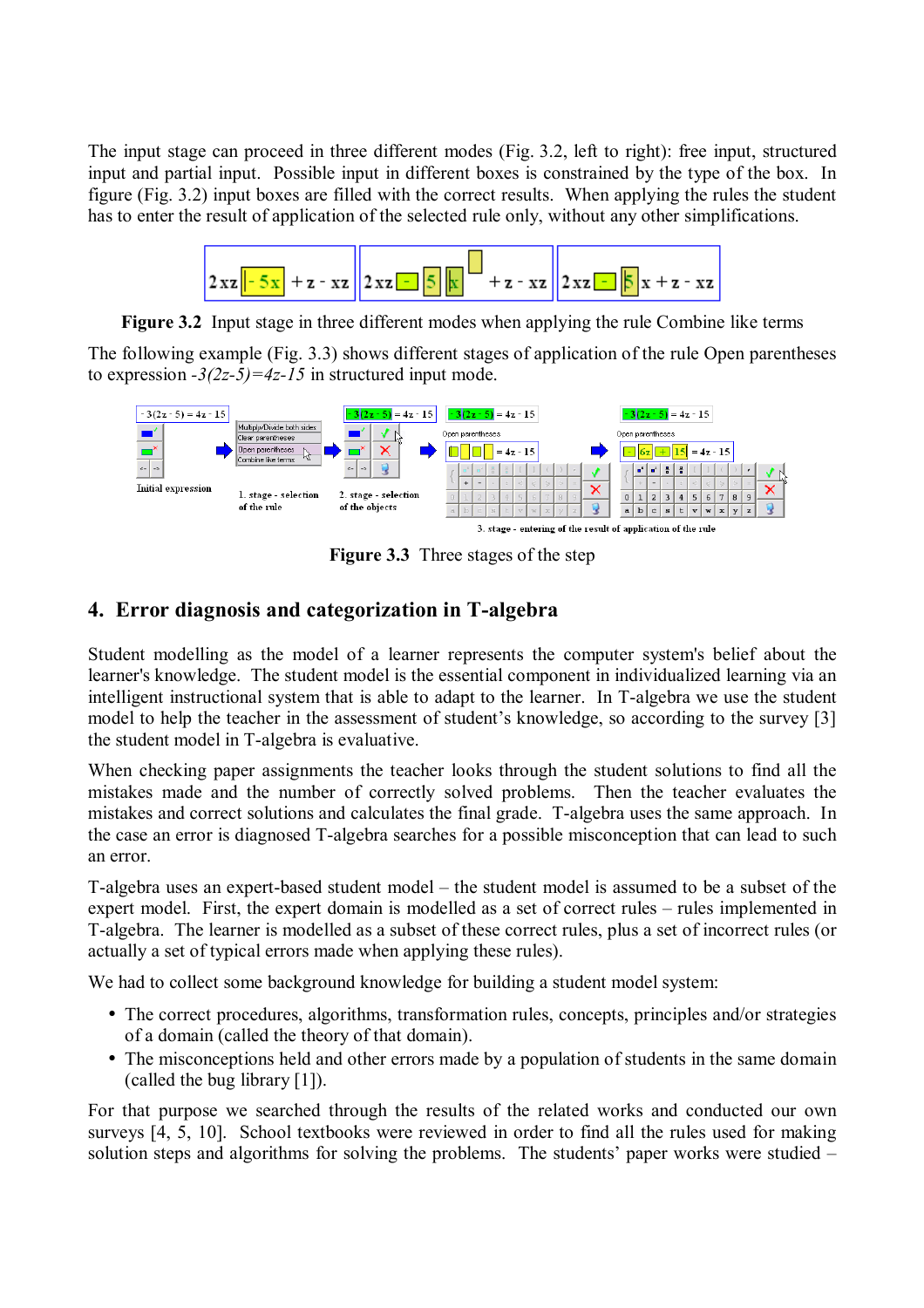which steps the students make while solving problems on paper, what are the common mistakes for most students when applying certain rules? When designing the input stage for the rules we tried to leave a possibility for making most of the common mistakes, which we identified. According to the survey [3] in actual practice it is generally impossible to have a complete bug library. Furthermore, the results of [10] suggest that different groups or populations of students (students from different schools) may need different bug libraries. Therefore, we focused only on the most common mistakes leaving the possibility to add more diagnostic procedures in future.

#### **4.1. Error Diagnosis in T-algebra**

A set of correct and incorrect rules is often used for building a student model (for example in [9]). In the case that free expression transformation is allowed in the program, it has to guess which correct rules were used to reach the resulting expression from the initial one. If the expressions are not equivalent then the heuristic search should be applied in order to find which incorrect rules were possibly used.

In T-algebra expressions are manipulated using the set of implemented rules. The system does not offer incorrect rules but the students can make mistakes when applying available rules: select a rule that is not applicable, select unsuitable operands for the rule or enter an incorrect result of the rule. The design of problem solving in T-algebra is such that as soon as an error is found the student cannot proceed to further stages of the step or to the next steps before the error is corrected. T-algebra uses the action-object-input step dialogue and it gives some advantages over environments with pure input:

- the program can explicitly and without guessing evaluate the decisions about operation and operands,
- the program can compute the result corresponding to the intentions of the student, and compare it with actual input.

T-algebra performs error diagnosis each time when the user confirms his input – after selection of operands for the rule and after entering the result of the rule. We prefer not to check whether the selected rule is applicable immediately after selection  $-$  the student is given the possibility to cancel the rule if he does not find suitable operands. Each time when an error is diagnosed the program displays an appropriate error message to the student, tries to diagnose whether the error is one of the typical ones (common misconception) and records it in the model of student.

After the student confirms his selection of operands the program first checks whether the rule is applicable to any operands in the current expression. Then prior to any rule-specific considerations the program checks whether all selected parts are syntactically (not mathematically) correct subexpressions. Syntactical mistakes are usually technical ones caused probably by the lack of attention, not by any misconceptions.

When the operands are syntactically correct and the program diagnoses an error (unsuitable operands) then it tries to identify a misconception that caused the error. Error can be caused either by misunderstanding of the order of operations (add some numbers or terms which are the parts of a product, etc.) or misunderstanding of a particular rule. A number of rule-specific checks are performed:

• the form of the objects is checked (for example, like terms for combining should be monomials),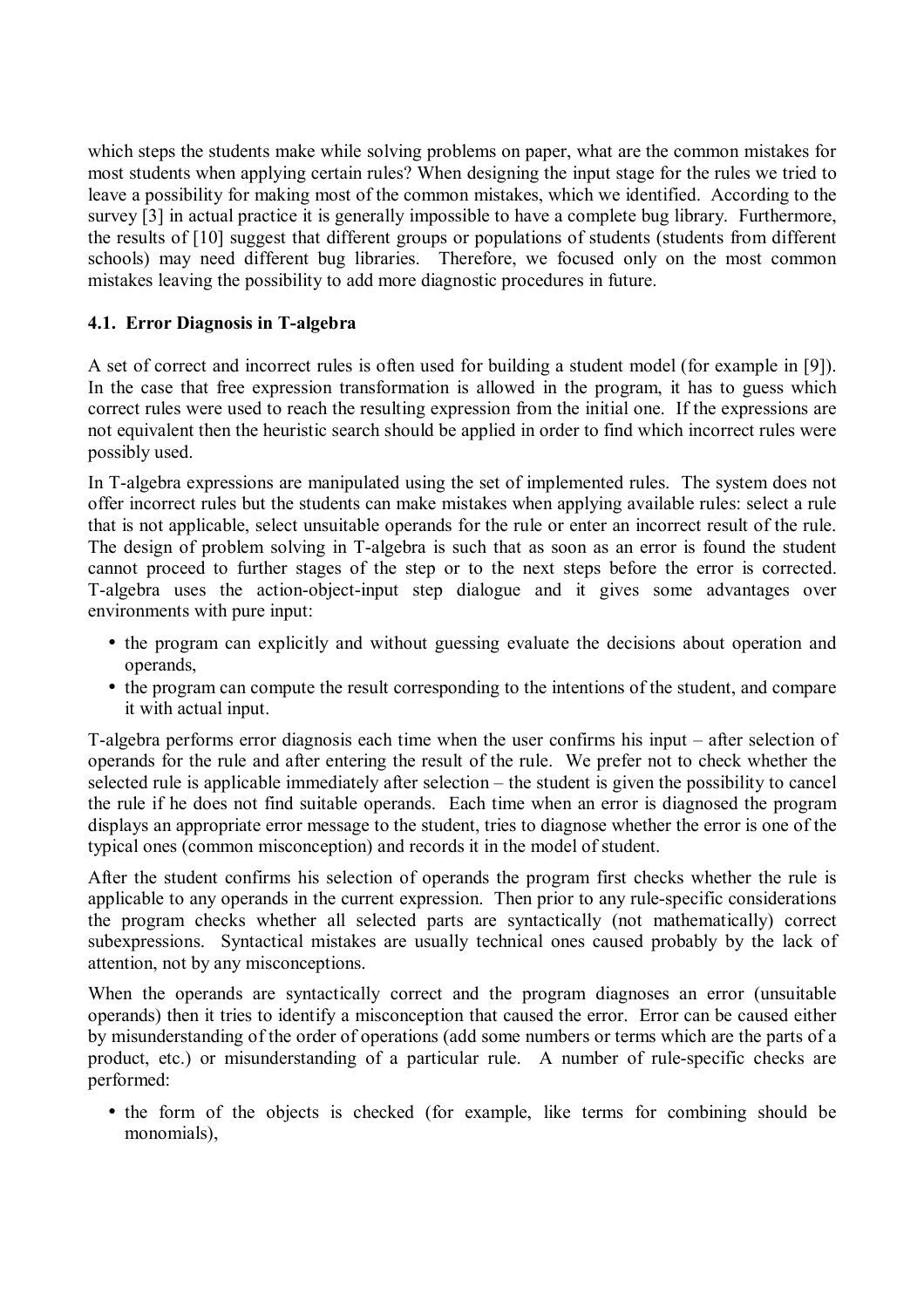- the positions of the objects are checked (for example, numbers for adding should belong to the same sum expression),
- some rule specific compatibility requirements are checked (for example, the condition of like terms, the condition of fraction that can be reduced, etc.).

The mistakes listed in examples are quite common for pupils. T-algebra can easily detect them because the student selects the rule and the operands explicitly. It would be very hard to diagnose such errors from the resulting and initial expressions only.

When applying the rules, the program copies the unchanged parts of the expression to the new line and protects them from modification. It only lets the user to enter the result of applying the rule  $$ the user has to fill yellow boxes with the result or with essential parts of the result (Fig. 3.2). After the student confirms his input the program performs different checks on the correctness of the result. Having full information on the rule and objects, the program is able to apply the rule itself and compare the student's result with the correct one.

First, T-algebra checks the correctness of the syntax of the entered expression. Then the system checks the equivalence of the result entered by the student and the result calculated by the expert module of the system. The students solve problems in T-algebra by applying certain rules from the predefined set of transformation rules. When making the solution step the student has to enter the exact result of application of the rule at the input stage (only the modified part of the expression). This entered part of the result in most cases should be in a certain form (for example, when combining like terms it should be a single monomial). Therefore, after checking the equivalence T-algebra checks whether the entered part of the result is in the correct form. Next, a check of required extra symbols and brackets is performed (for example, when multiplying *2\*(x-y)* in expression  $2^*(x-y)^*(a-b)$  the entered part of the result should be put into brackets). After these checks, if the entered expression is not equivalent to the correct one, T-algebra tries to diagnose the place and the cause of an error with more precision. Depending on the form of the result and the rule being applied T-algebra checks for equivalence of separate components  $-$  coefficient of a monomial, power of variable, etc. It also tries to identify a common misconception (for example, powers of variables are multiplied instead of adding when multiplying the monomials).

#### **4.2. Categories of Errors**

In order to build the student model we had to collect some typical errors (bugs) that student make in their solutions, in addition to rules. In T-algebra students apply transformation rules to make solution steps  $-$  so they learn different rules (the same that are presented in school textbooks) and practice applying them. T-algebra identifies erroneous applications of these correct rules and diagnoses misconceptions if possible.

We have structured all possible and diagnosable errors as a tree  $-\text{ each node}$  in the tree corresponds to a certain error type and leaves in the tree correspond to possible misconceptions or to such errors where T-algebra is currently unable to identify a misconception (Fig. 4.1). The root of the tree is the most general error. The first level nodes represent all available rules  $-$  so errors are first categorised by the rules. Each transformation rule node has three child nodes (level  $2$ ) – errors and warnings in selecting the rule, errors in selecting operands and errors in entering of the result. The child nodes of the first node are errors in selecting a rule that is not applicable and warnings about selecting the rules that do not correspond to the current steps in solution algorithms. The child nodes of each 'errors in selecting operands' node (level 3) represent some rule-specific errors in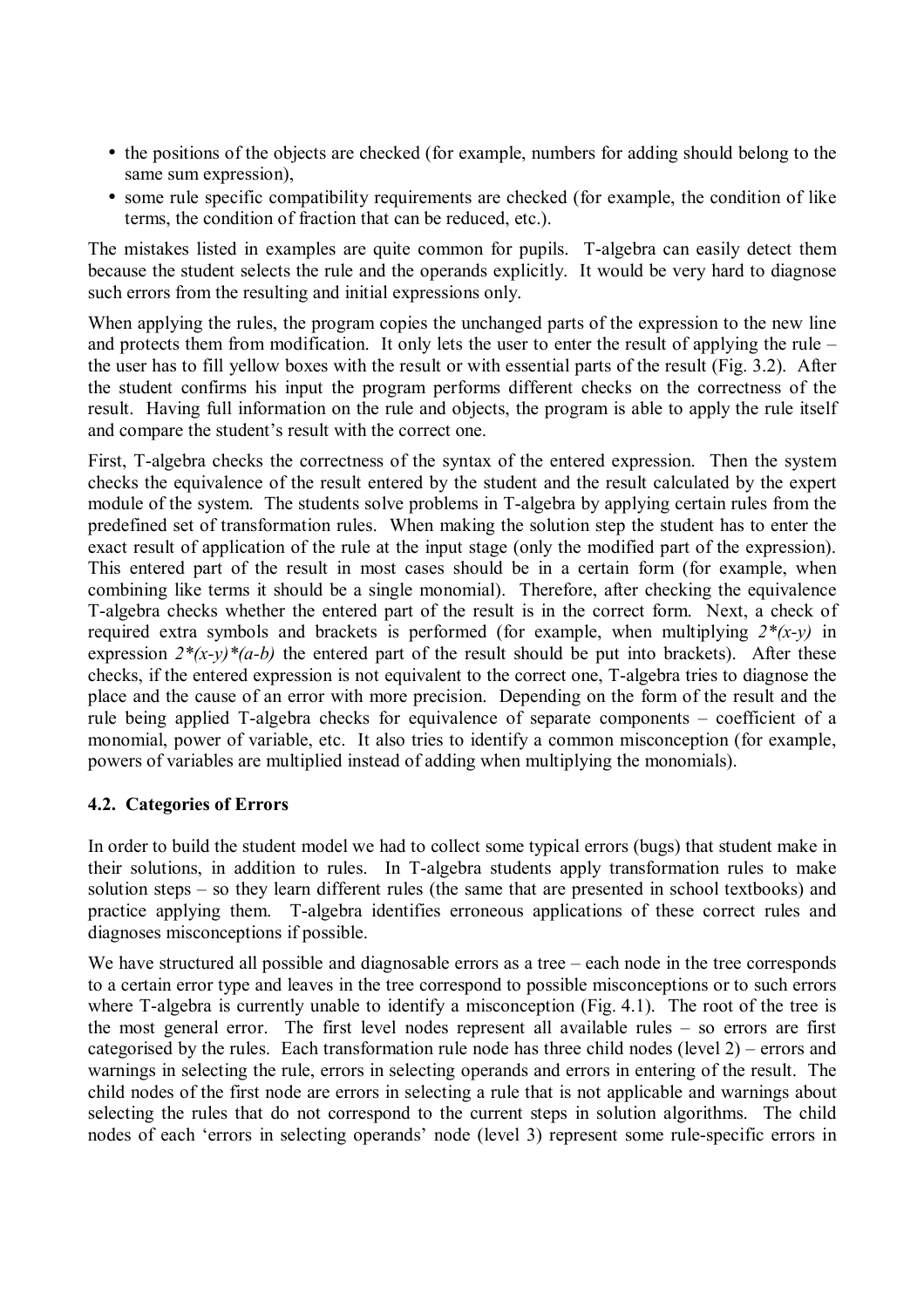respect of the form, positions or other compatibility requirements of the selected operands and these nodes may have child nodes (leaves, level 4) with causes of these errors – misconceptions. The child nodes of each 'errors in entering the result' node (level 3) represent errors made in entering the result  $-$  the syntactical errors, errors in the form of the result, the non-equivalence, need of required extra symbols and some rule-specific errors. The non-equivalence errors of most rules are divided to errors in calculating some specific parts of the result (coefficient of a monomial, power of a variable etc.) and these in turn are divided to different misconceptions.

Each time an error is found the T-algebra error diagnosis module tries to identify the exact error and a misconception if possible, i.e., it tries to move the error in a tree to as low level (closer to the leaves) as possible. When an appropriate node in the tree is found that corresponds to the diagnosed error the model of a student is altered – the weight of a specific node is increased.

The set of all different typical errors and misconceptions that T-algebra is able to diagnose is too large to be presented here. Therefore, we have chosen two rules which have different forms of the resulting expressions and present the structured sets of diagnosable errors and misconceptions in the applications of there rules. These representative rules are *Combine like terms* and *Multiply the polynomials*.



**Figure 4.1** Tree structure of errors and misconceptions

First we present the errors that T-algebra is able to diagnose when student selects and applies the Combine like terms rule. In order to apply this rule the student has to select at least two similar monomials from one sum expression. More than two terms may be selected but T-algebra does not require selecting all the possible similar terms as operands of a single step. Only one group of similar terms can be combined at a single step (in  $2x+y+3x+2y$  it is possible to combine either  $2x$ and  $3x$  or  $y$  and  $2y$  at one step). After confirming selection of the operands T-algebra copies the remaining parts of the expression and asks the student to enter the resulting monomial. Depending on the input mode program asks (Fig. 3.2) the student to enter only a coefficient and operation sign or the whole monomial (either into one box or into a structure  $-$  set of boxes for coefficient, operation sign, variables and powers).

When selecting similar terms to combine the following errors and misconceptions are diagnosed:

• no operands selected,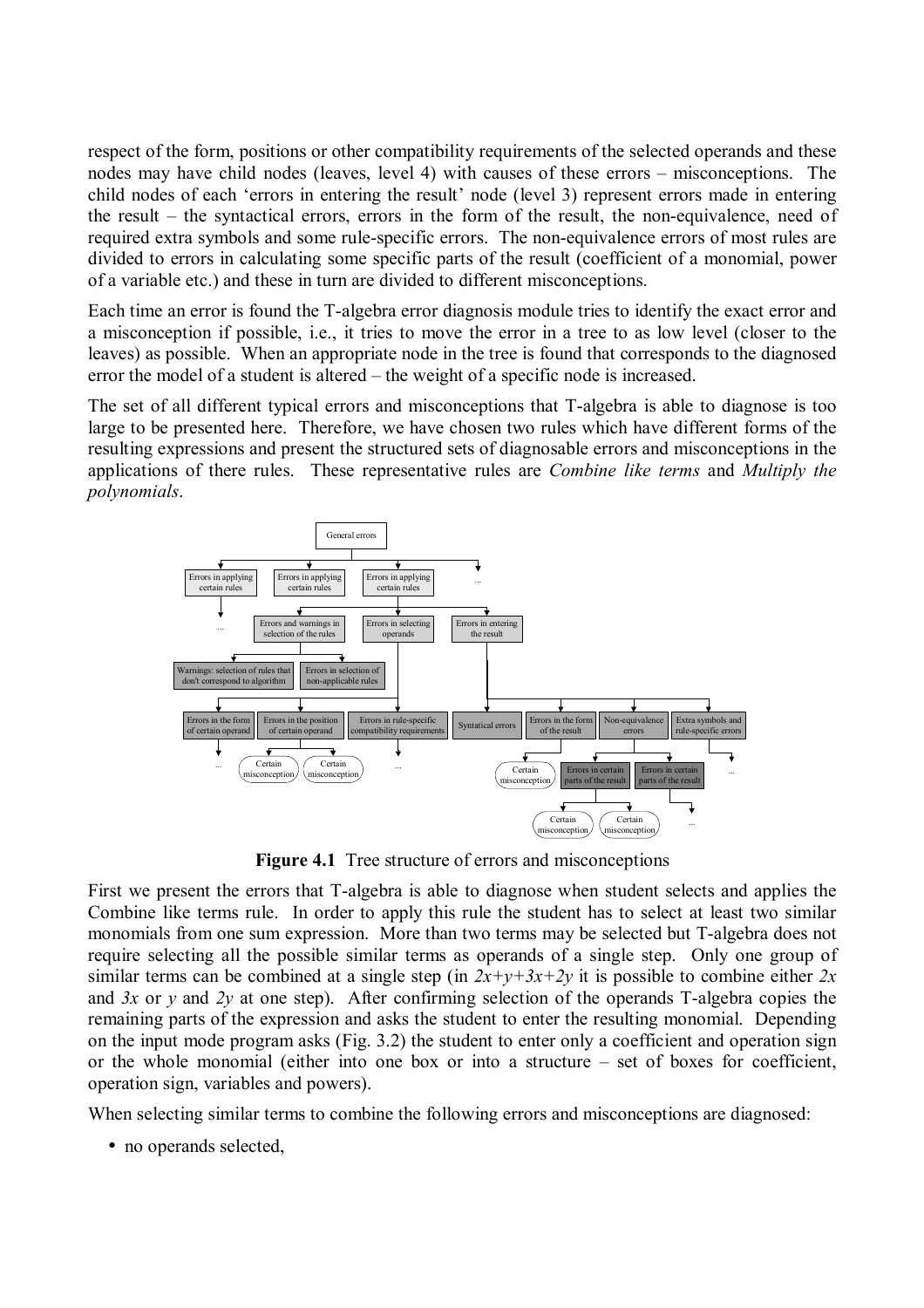- one of the selected parts is not a monomial,
- only one monomial is selected,
- one of the selected monomials is not similar to others,
- the selected monomials are not members of the same sum,
	- o possible misconception of the order of operations *a+a\*b*
- the selected monomial is in brackets (should be selected together with brackets).

When entering the resulting monomial, the following errors are diagnosed first:

- the result box is empty (but it should not be),
- the result is syntactically incorrect,
- the result is not a monomial,
- the operation sign is missing (but should be present),
- the monomial is not equivalent to the correct one.

The last error can be diagnosed further:

- the operation sign is incorrect (should be opposite),
- an error in calculating the coefficient,
	- o possible cause: did not take "-" into account,
	- o possible cause: did not add all the coefficients,
- the monomial is not similar to operands.

The last error can be diagnosed further:

- a new variable is introduced.
- the power of the variable is incorrect.
	- o possible cause: adding the powers of the variables,
	- o possible cause: multiplying the powers of the variables.

The second example rule is Multiply the polynomials. In order to apply this rule the student has to select exactly two polynomials (with embracing brackets) in one product. Only one pair of polynomials can be multiplied at a single step. After confirming the selection of the operands the program copies unchanged parts of the expression and asks the student to enter the result (polynomial). Depending on the input mode the program offers different number and kinds of boxes: single box for the whole result (free input), boxes for coefficients, operation signs and powers of variables (partial input) or the structure for the first monomial and possibility to add more of them (structured input). The rule has to be applied exactly  $-$  combining of like terms is not allowed in the result.

When selecting polynomials for multiplication the following errors and misconceptions are diagnosed:

- no operands selected,
- one of the selected parts is not a polynomial,
- only one polynomial is selected,
- more than two polynomials are selected.
- the selected polynomials are not in the same product,
	- o possible misconception of the order of operations.

When entering the resulting polynomial, the following errors are diagnosed first: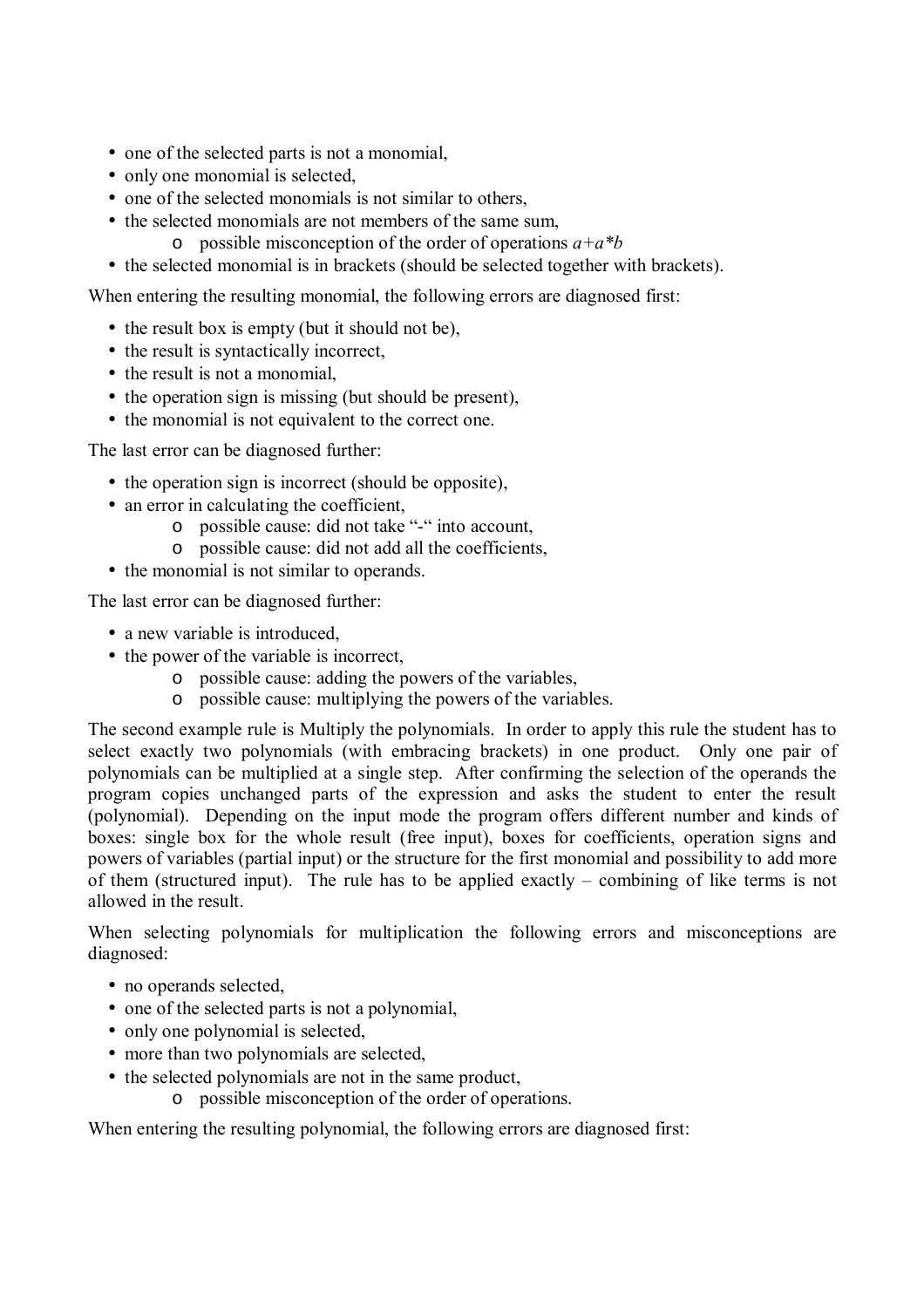- the result box is empty (but it should not be),
- the result is syntactically incorrect,
- the result is not a polynomial,
- the operation sign is missing (but should be present),
- the resulting polynomial should be put into brackets,
- the student has probably combined similar terms (but he should not).
- the polynomial is not equivalent to the correct one.

The last error can be diagnosed further:

- the number of monomials in the entered result differs from the number of monomials in the correct result,
- the correct result does not contain any monomial similar to the one entered by the student,
	- o it is probably similar to a monomial calculated on the basis of the misconception that the powers of the variables should be multiplied,
- the correct result contains a monomial similar to the one entered by the student but the coefficients are different.

We have designed 20 different categories and put all diagnosed error types into them. Categories include for example selection of objects of wrong form, selection of objects that are not compatible, errors in form of entered subexpression, calculation errors, errors in calculating the sign of entered subexpression and other categories. When solving the problems it is possible to review statistics on all errors made (numbers of errors of each category) as well as error situations themselves.

#### **4.3. Student Model and Assessment**

The student model in T-algebra consists of two components: the model of student knowledge of the rules and the model of errors. The student model records proficiency scores for each issue – rule correctly applied, error of certain type made. The proficiency score shows the level of confidence of the program in anticipating that the student would apply certain rules correctly or make certain kinds of mistakes. T-algebra holds proficiency score for each of the available rules as well as for each node in the tree of error types. T-algebra uses its own heuristics for updating the scores each time when a certain rule is applied correctly or any kind of error is diagnosed. A history-based model is used, so the teacher can track the student's performance over time.

In addition to proficiencies the teacher can add his own scores for each correctly solved problem and penalty scores for different error types. When the students solve problems T-algebra calculates the score and the teacher can grade the student work according to this score. When grading the student work the teacher can review the whole solutions, the errors made (number of errors of different types and the erroneous situations) and the model of the student. When displaying the number of errors made by the student, T-algebra is able to collect similar errors from different rules and display them as a single sum (for example, errors in the order of operators, syntactical errors or arithmetic errors).

## **5. Conclusions**

In this paper we presented the T-algebra problem-solving environment with its integrated error diagnosis and a student model that is intended to help the teacher in assessing the students.